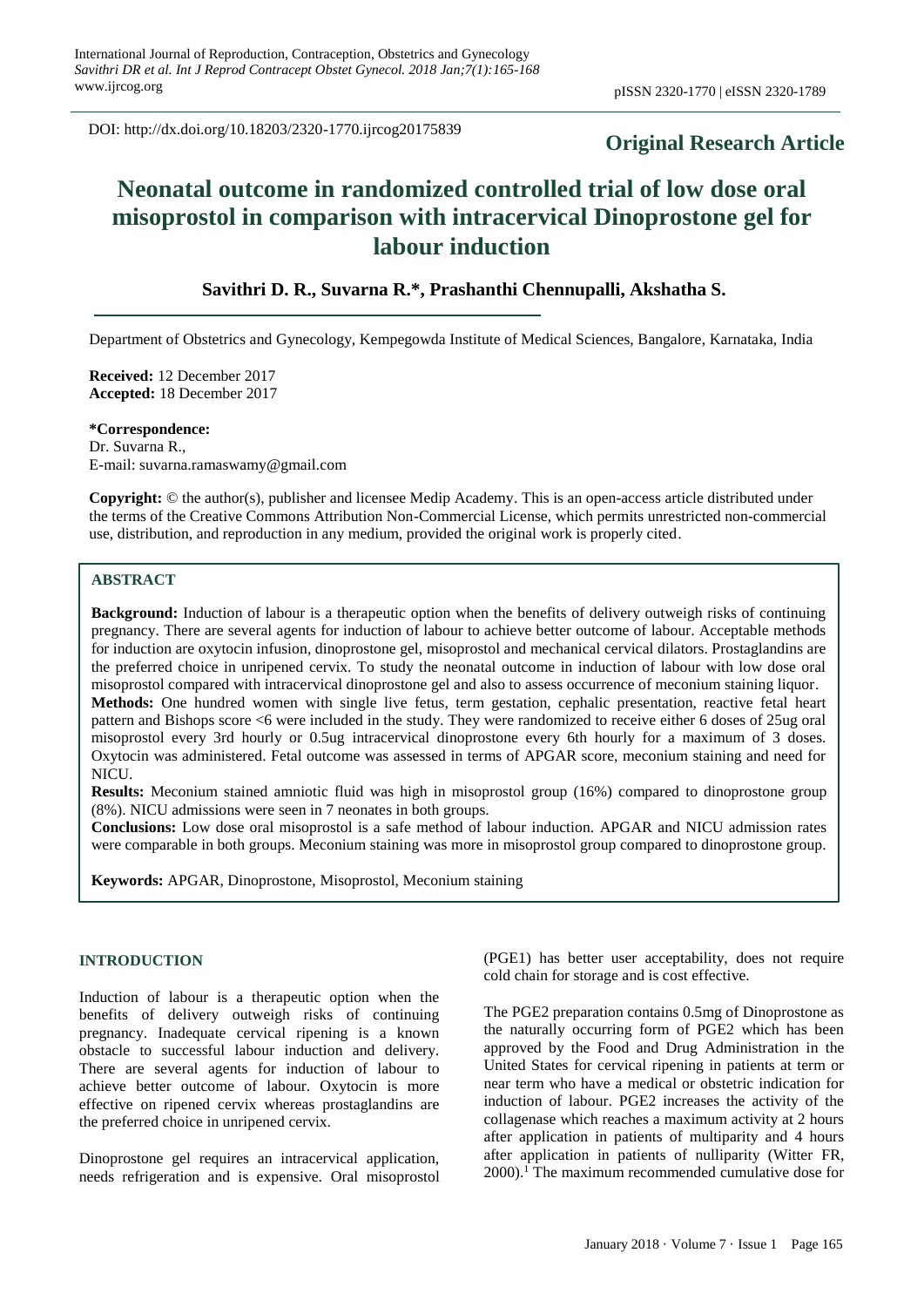a 24-hour period is 1.5mg of dinoprostone. Data regarding long term safety for foetuses exposed to PGE2 for cervical ripening are scanty. No adverse events with neonatal outcome.

Misoprostol (Cytotec Searle, Chicago, IL) is a synthetic PGE1 analogue. The FDA recognizes that in certain circumstances off-label uses of approved products like misoprostol are appropriate, rational and accepted medical practice. It can be given by oral or vaginal route. Orally administered misoprostol is rapidly absorbed and becomes intensively bound to plasma proteins, when administered vaginally peak plasma level are reached more slowly  $(80\pm27)$  minutes than with oral administration  $(34\pm17)$  minutes and are sustained up to 4 hours. Intrauterine pressure began to increase on an average of 8 minutes after oral administration and 25 minutes after vaginal administration and was maximal 25 minutes after oral administration and 46 minutes after vaginal administration (Goldberg BA et al).<sup>2</sup> Misoprostol use is associated with a higher incidence of uterine hyperstimulation and thick meconium. For this reason, patient receiving misoprostol should be continuously monitored for uterine activity and foetal heart rate. Low dose misoprostol regimen will probably reduce the incidence of uterine hyperstimulation and subsequent abnormal fetal heart rate pattern and further reduce the potential need for caesarean delivery.

# **METHODS**

A randomized control trial was done on women of reproductive age group attending labour room at KIMS Hospital and research centre, Bangalore. The study period included was from January 2015 to June 2016. The study population included 100 pregnant women admitted in labour room.

Our hospital is a tertiary referral hospital, so the rate of caesarean section is high, sample size was decided based upon the anticipated patient load and induced deliveries in the hospital by refering to previous records and by taking into consideration the inclusion and exclusion criteria.

One hundred women with single live fetus, term gestation, cephalic presentation, reactive fetal heart pattern and Bishops score <6 were included in the study. They were randomized to receive either 6 doses of 25ug oral misoprostol (study group) every 3rd hourly or 0.5ug intracervical dinoprostone (control group) every 6 hourly for a maximum of 3 doses.

Patients having complications like placenta previa, oligihydramnios, severe intrauterine growth restriction, parity>5, previous uterine surgery, cephalopelvic disproportion, renal or hepatic dysfunction, hypersensitivity to prostaglandins, premature rupture of membranes and malpresentation were excluded.

During the course of labour, partogram was obtained to assess the progress of labour. All patients were monitored half hourly for uterine contractions both for frequency and duration, and look for hypertonus, tachysystole or hyperstimulation and maternal vital signs. Continuous /intermittent fetal monitoring to assess for fetal wellbeing.

# **RESULTS**

Mean age in Group I was 23.70±3.40 and in Group II was 23.52±3.47. The cases in both the groups were age matched and the P value 0.794 was not significant.

#### **Table 1: Patient characteristics.**

|                            |           |     | <b>Group I</b> |     | <b>Group II</b> |  |
|----------------------------|-----------|-----|----------------|-----|-----------------|--|
|                            |           | No. | $\frac{0}{0}$  | No. | $\frac{0}{0}$   |  |
| Parity                     | Primi     | 32  | 64             | 30  | 60              |  |
|                            | Multi     | 18  | 36             | 20  | 40              |  |
| Gestational<br>age (weeks) | $37-40$   | 15  | 30             | 18  | 36              |  |
|                            | $40+1-42$ | 35  | 70             | 32  | 64              |  |

Parity wise and the  $P = 0.680$  was not significant. Gestational age in both the groups were matched and the  $P = 0.680$  was not significant.

Indication for induction was postdatism in 70% and 64% cases of Group I and Group II in both the groups. Gestational hypertension and GDM was indication of induction in 12% each in group I and 14% each in group II. Decreased fetal movements indication for induction in 6% and 8% of cases in group I and group II respectively.

# **Table 2: Total number of doses distribution in two groups.**

| No. of doses   | <b>Group I</b> |               | <b>Group II</b> |               |
|----------------|----------------|---------------|-----------------|---------------|
|                | No.            | $\frac{0}{0}$ | No.             | $\frac{6}{6}$ |
|                | 14             | 28.0          | 33              | 66.0          |
| $\overline{2}$ | 18             | 36.0          | 12              | 24.0          |
| 3              | 6              | 12.0          | 5               | 10.0          |
| $\overline{4}$ | 4              | 8.0           | $\theta$        | 0.0           |
| $\overline{5}$ | 2              | 4.0           | 0               | 0.0           |
| 6              | 6              | 12.0          | $\theta$        | 0.0           |
| Total          | 50             | 100.0         | 50              | 100.0         |

P<0.001, significant, Fisher Exact test

In group I, it was observed that majority of cases i.e; 36%  $(n=18)$  cases required 2 doses of PGE1. In group II it was observed that majority of cases i.e:  $66\%$  (n=33) required 1 dose of PGE2 gel.

In group I,  $18\%$  (n=9) cases and in group II 44% (n=22) cases required augmentation with oxytocin and  $P = 0.005$ which was statistically significant.

In Group I,  $26\%$  (n=13) and in Group II 24% (n=12) cases underwent LSCS and P=0.817 which was not statistically significant.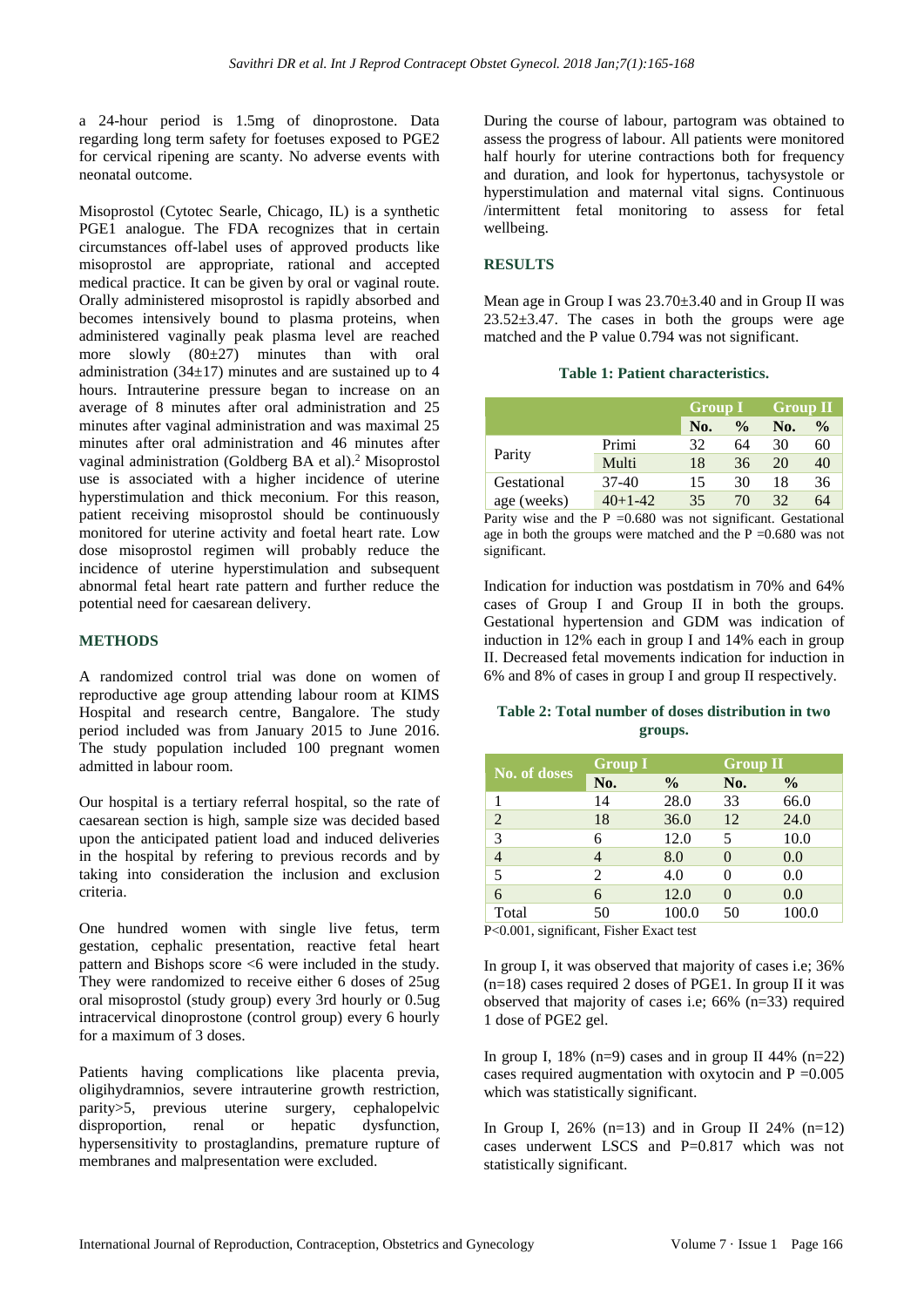In Group I,  $16\%$  (n=8) and in Group II 8% (n=4) cases had meconium stained amniotic fluid and P value was not statistically significant. Fetal distress was the most common indication for LSCS in both the groups ie.in Group I 69.2% (n=9) and in Group II 66.7% (n=8) cases.

# **Table 3: Delivery details.**

| <b>Delivery</b><br>details    |             | <b>Group I</b><br>$(n=50)$ |               |                | <b>Group II</b><br>$(n=50)$ |  |
|-------------------------------|-------------|----------------------------|---------------|----------------|-----------------------------|--|
|                               |             | $\mathbf{N}\mathbf{0}$     | $\frac{0}{0}$ | N <sub>0</sub> | $\frac{6}{9}$               |  |
| Augmentation with<br>oxytocin |             | 9                          | 18.0          | 22             | 44.0                        |  |
| Mode of                       | Vaginal     | 37                         | 74            | 38             | 76                          |  |
| delivery                      | <b>LSCS</b> | 13                         | 26            | 12             | 24                          |  |
| Liquor                        | Clear       | 42                         | 84            | 46             | 92                          |  |
| colour                        | Meconium    | 8                          | 16            | Λ              | 8                           |  |

### **Table 4: APGAR score among the neonates.**

| <b>Mean APGAR score</b><br>among the neonates |             | $\sqrt{1 - 1}$ Group II |
|-----------------------------------------------|-------------|-------------------------|
| Apgar score at 1 minute                       | $7.5 + 2.1$ | $7.4 + 2.3$             |
| Apgar score at 5 minutes                      | $9.4 + 3.6$ | $9 + 3.1$               |

14 neonates required NICU. Most common reason for NICU admission was Meconium aspiration syndrome. 28.57% (n=2) in Group I and 42.85% (n=3) in Group II. In group I out of 8 cases of meconium stained liquor 2 were shifted to NICU in view of Meconium aspiration syndrome.

In group II out of 4 cases of meconium stained liquor 3 were shifted to NICU for Meconium aspiration syndrome. All 5 neonates with meconium aspiration syndrome recovered.

### **Table 5: Reasons for NICU admission.**

| <b>Reasons for NICU admission</b> | <b>Group I</b> | <b>Group II</b> | <b>Total</b> |
|-----------------------------------|----------------|-----------------|--------------|
| Meconium aspiration syndrome      | 2(28.57%)      | 3(42.85%)       | $5(35.71\%)$ |
| For observation                   | 1(14.28%)      | $1(14.28\%)$    | 2(14.28%)    |
| Transient tachypnea               | 1(14.28%)      | 2(28.57%)       | 3(21.42%)    |
| Gestational diabetes mellitus     | 2(28.57%)      | $1(14.28\%)$    | $3(21.42\%)$ |
| <b>Respiratory distress</b>       | 1(14.28%)      | $0(0\%)$        | $1(7.14\%)$  |
| Total                             | $7(100\%)$     | $7(100\%)$      | 14 (100%)    |

P=1.000, Not significant, Fisher Exact Test

#### **DISCUSSION**

In a similar study by Kamal P et al the mean age in both the groups was  $23.38$  and  $23.36$  respectively.<sup>3</sup> In present study the mean age in both the groups was  $23.70\pm3.40$ and 23.52±3.47 respectively which was in accordance with the above study and difference in age was not statistically significant. Similarly, in study done by Jose BL et al the mean age in both the groups is  $28.31 \pm 5.09$ and 28.12±4.66 and in Kulshreshtha S et al study the mean age is  $20\pm3.75$  and  $25.35\pm3.31$  in two groups respectively and the distribution in age in two groups was not statistically significant.4,5

In present study postdatism was the most common indication for induction, 70% and 64%in Group I and Group II respectively. Parmar M et al study showed 40% and 36% cases, Greagsons et al study 95% and 94%, Sheela CN et al study 36% and 32% cases induced for postdatism in Group I and Group II respectively. 6-8

Incidence of caesarean sections was high in PGE2 group compared to PGE1 group in studies done by Jose BL et al4, Kamal P et al, Kulshreshtha S et al.<sup>3-5</sup> Present study showed high caesarean section rate in PGE1 group compared to PGE2 group in accordance with study done by Parmar M et al but it was not statistically significant.<sup>6</sup>

Liquor colour at delivery was meconium stained in 12% in PGE1 group and 6% in PGE2 group in study done by Patil P et al.<sup>9</sup> In present study it was 16% in PGE1 and 8% in PGE2 group which was comparable.

APGAR score was better in Group I compared to Group II similar to studies done by [Soilemetzidis M](https://www.ncbi.nlm.nih.gov/pubmed/?term=Soilemetzidis%20M%5BAuthor%5D&cauthor=true&cauthor_uid=26524816) et al.<sup>10</sup> Need for NICU admission was similar in both the groups similar to study by Badlani  $CN$  et al.<sup>11</sup> Study done by Papanikolaou EG showed more neonates were admitted to the intensive neonatal unit in the misoprostol group compared to the dinoprostone group.<sup>12</sup>

# **CONCLUSION**

Prostaglandins provide an effective method for achieving cervical ripening. Meconium staining of liquor were seen mure in misoprostol group. The results of labour outcome convincingly prove that in the patients treated with misoprostol, incidence of caesarean section, neonatal outcome in terms of APGAR score were almost same compared to dinoprostone.